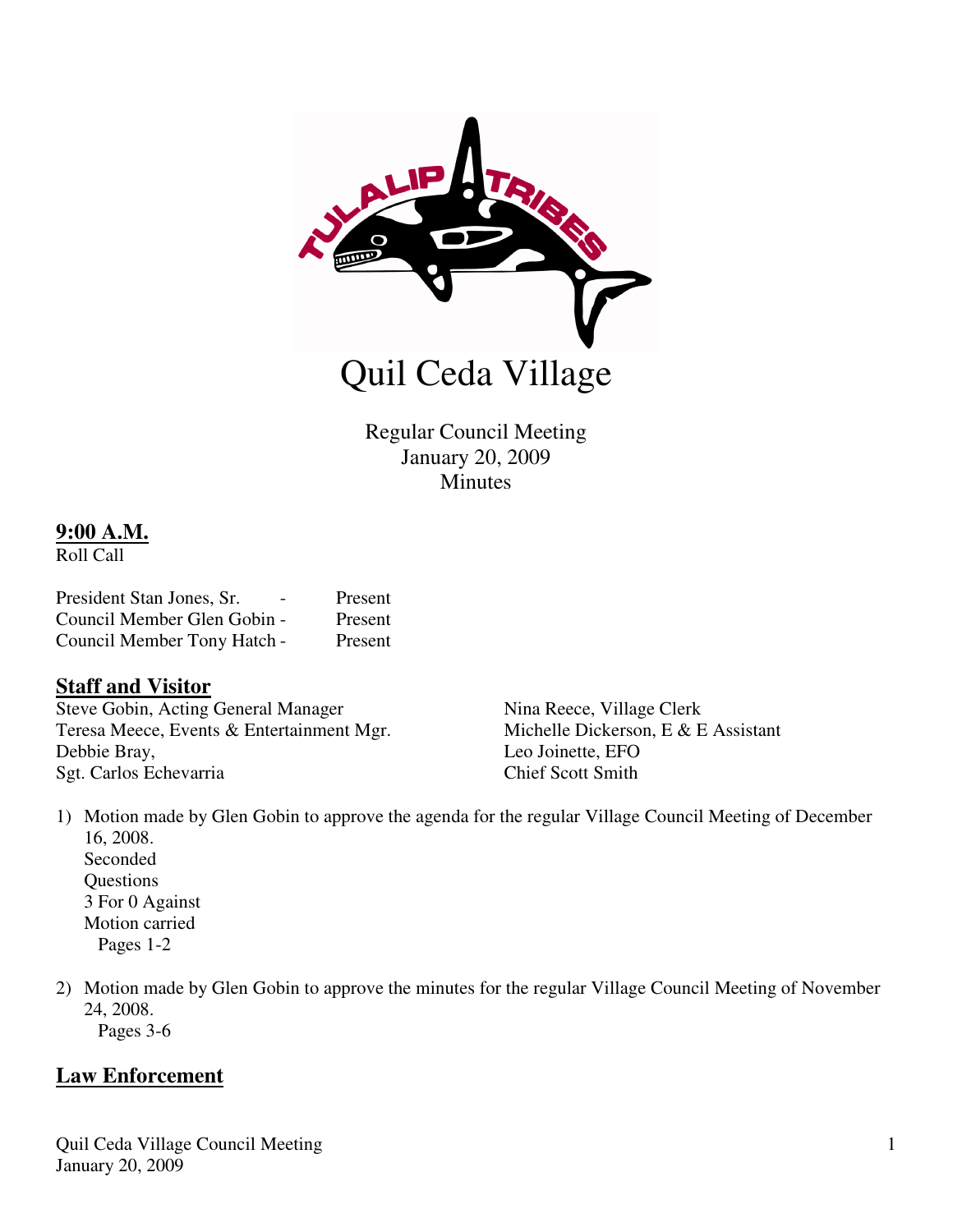3) Police Report

Discussion: Scott Smith

Report on statistics from December 17, 2008 thru January 19, 2009 was distributed. Reports were significantly less for this time period which is attributed to the snow and weather events for the past month. Law Enforcement has four wheel drive vehicles which allowed officers to respond to accidents and other problems that were happening during this time. Law Enforcement wants to thank all those involved in keeping the roads clear in the Village and around the Reservation. It allowed officers to respond to calls more safely. Three individuals were involved in an armed robbery. One individual is in custody, two more are being located. On January 19<sup>th</sup> an incident involving an assault rifle and methamphetamine occurred. An individual who is a convicted felon was arrested.

# **Administration**

4) Motion made by Glen Gobin to approve Resolution No 2009-001 ratifying the 2009 QCV Department budgets as approved by the Tulalip Board of Directors on January 15, 2009. Seconded **Questions** 3 For 0 Against Motion carried

## **Utilities & Environmental Services**

5) Motion made by Glen Gobin to approve Resolution No 2009-002 approving the expenditure for the emergency repair to the 88<sup>th</sup> Street water line break to Granite NW and the City of Marysville in an amount not to exceed \$61,495.82 with funding to come from the unspent tax funding as of 12-31-2007 and any insurance reimbursement going back into the tax account.

# **Human Resources Health & Safety**

6) FYI-Monthly Report

Discussion: No accidents to report since last month. One incident happened which has been turned into the insurance. Staff is working on a health and safety fair for OCV. OCV & TTT each have a health & safety website. They would like to combine those two websites. Request to involve office of Emergency Management to become more involved in the use of the website. Concern expressed to switch from VHS to a video card format so more people could use the videos. H & S has identified about 40 videos that would be useful to staff.

#### **Motion made by Glen Gobin to accept the Health & Human Resources safety report as verbally Presented today.**

 Seconded **Questions**  3 For 0 Against Motion carried

# **Budget & Travel Update**

Quil Ceda Village Council Meeting January 20, 2009